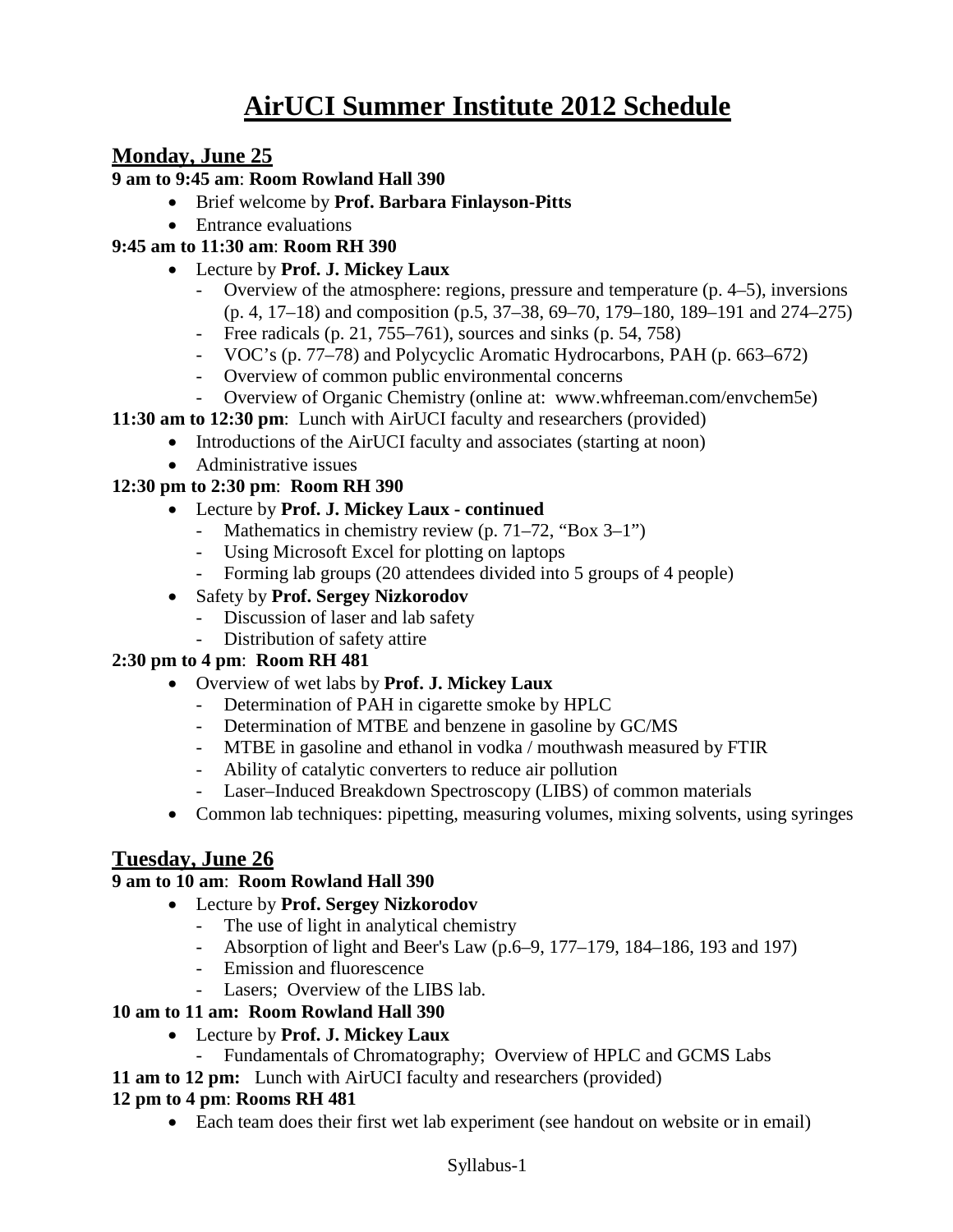# **Wednesday, June 27**

### **9 am to 11 am**: **Room Rowland Hall 390**

- Lecture by **Prof. Barbara Finlayson–Pitts**
	- Light and Photochemistry (p. 6–7 and 13–16)
	- The Chapman reactions (p. 16–20), CFC's (p. 29, 55–63 and 195–196), and Ozone Depletion (p. 3, 8–12, 18–30 and 37–56)
	- Chemistry of  $NO<sub>x</sub>$  (p. 23 and 83), Photochemical Smog and Tropospheric Ozone (p. 76–87, 149–150 and 764–771)

**11 am to 12 pm:** Lunch with AirUCI faculty and researchers (provided)

### **12 pm to 4 pm**: **Rooms RH 481**

• Continue with the second wet lab experiment

# **Thursday, June 28**

### **10 am to 12 pm**: **Room Rowland Hall 390 (shifted by 1 hour because of the PC lab availability issues)**

- Lecture by **Prof. Doug Tobias**
	- Molecular structure and vibrations (p. 175–177)
	- Fundamentals of molecular dynamics with examples pertaining to atmospheric chemistry research
	- Overview of computational chemistry

# **12 pm to 1 pm**: Lunch with AirUCI faculty and researchers (provided)

Special lunch talk by **Prof. Eric Saltzman** on ice cores analysis. (p. 179–181)

# **1 pm to 5 pm**: **Room MSTB 226B**

• Computer Lab: Chemistry on the computer – Spartan lab (Greenhouse Gases)

# **Friday, June 29**

#### **9 am to 11 am**: **Room Rowland Hall 390**

- Lecture by **Prof. John Hemminger**
	- Fundamentals of surface science and environmental concerns at surface interfaces
	- Catalysts and catalytic converters (p. 91–98)
	- Photovoltaic cells (p. 361–367)
	- Sea salt aerosols (p. 445)

#### **11 am to 12 pm**: Lunch with AirUCI faculty and researchers (provided)

• Lunch presentation by **Prof. John Hemminger** on the energy science policy and the importance of basic research in dealing with the combined energy/environment issues.

#### **12 pm to 4 pm**: **Rooms RH 481**

• Continue with the third wet lab experiment